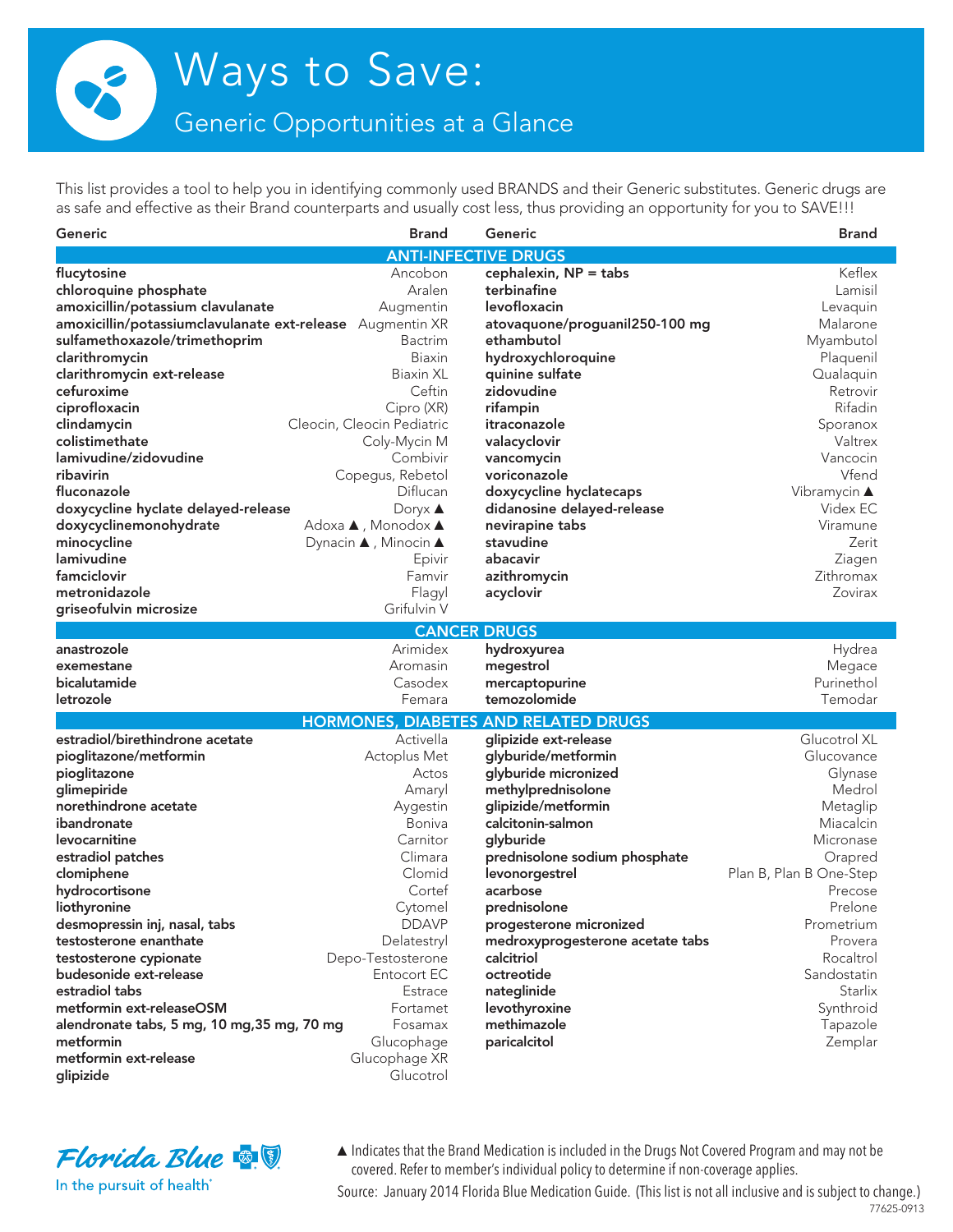

Generic Opportunities at a Glance

| Generic                                                         | <b>Brand</b>                   | Generic                                      | <b>Brand</b>             |
|-----------------------------------------------------------------|--------------------------------|----------------------------------------------|--------------------------|
|                                                                 |                                | <b>HEART AND CIRCULATORY DRUGS</b>           |                          |
| quinapril                                                       | Accupril                       | benazepril                                   | Lotensin                 |
| quinapril/hydrochlorothiazide                                   | Accuretic                      | benazepril/hydrochlorothiazide               | Lotensin HCT             |
| perindopril                                                     | Aceon                          | amlodipine/benazepril                        | Lotrel                   |
| nifedipine ext-release                                          | Adalat CC, Procardia XL        | trandolapril                                 | Mavik                    |
| spironolactone/hydrochlorothiazide                              | Aldactazide                    | lovastatin                                   | Mevacor                  |
| spironolactone                                                  | Aldactone                      | hydrochlorothiazidecaps                      | Microzide                |
| ramipril                                                        | Altace                         | prazosin                                     | <b>Minipress</b>         |
| candesartan                                                     | Atacand                        | isosorbide mononitrate                       | Monoket                  |
| candesartan/hydrochlorothiazide                                 | Atacand HCT                    | methazolamide                                | Neptazane                |
| irbesartan/hydrochlorothiazide                                  | Avalide                        | nitroglycerin 0.1 mg/hr, 0.2 mg/hr,          |                          |
| irbesartan                                                      | Avapro                         | 0.4 mg/hr, 0.6 mg/hr                         | Nitro-Dur                |
| sotalol                                                         | Betapace, Betapace AF          | disopyramide                                 | Norpace                  |
| verapamil 80 mg, 120 mg                                         | Calan                          | amlodipine                                   | <b>Norvasc</b>           |
| verapamil ext-release Calan SR, Isoptin SR, Verelan, Verelan PM |                                | pravastatin                                  | Pravachol                |
| diltiazem                                                       | Cardizem                       | lisinopril                                   | Prinivil, Zestril        |
| diltiazem ext-release                                           | Cardizemcd, Dilacor XR, Tiazac | lisinopril/hydrochlorothiazide               | Prinzide, Zestoretic     |
| doxazosin                                                       | Cardura                        | midodrine                                    | Proamatine               |
| clonidine                                                       | Catapres, Catapres-TTS         | cholestyramine                               | Questran, Questran Light |
| colestipol                                                      | Colestid                       | sildenafil                                   | Revatio                  |
| amiodarone                                                      | Cordarone, Pacerone            | propafenone                                  | Rythmol                  |
| carvedilol                                                      | Coreg                          | propafenone ext-release                      | Rythmol SR               |
| nadolol                                                         | Corgard                        | acebutolol                                   | Sectral                  |
| losartan                                                        | Cozaar                         | nisoldipine ext-release 8.5 mg, 17 mg, 34 mg | Sular                    |
| torsemide                                                       | Demadex                        | flecainide                                   | Tambocor                 |
| acetazolamide ext-release                                       | Diamox Sequels                 | quanfacine                                   | Tenex                    |
| valsartan/hydrochlorothiazide                                   | Diovan HCT                     | atenolol/chlorthalidone                      | Tenoretic                |
| triamterene/hydrochlorothiazide Dyazide, Maxzide, Maxzide-25    |                                | atenolol                                     | Tenormin                 |
| losartan/hydrochlorothiazide                                    | Hyzaar                         | eprosartan                                   | Teveten                  |
| isosorbide mononitrate ext-release                              | Imdur                          | metoprolol succinate ext-release             | <b>Toprol XL</b>         |
| propranolol ext-release                                         | Inderal LA                     | labetalol                                    | Trandate                 |
| eplerenone                                                      | Inspra                         | fenofibric acid delayed-release              | Trilipix                 |
| isosorbide dinitrate                                            | Isordil                        | moexipril/hydrochlorothiazide                | <b>Uniretic</b>          |
| digoxin tabs                                                    | Lanoxin                        | moexipril                                    | <b>Univasc</b>           |
| furosemide, NP = soln, 8 mg/mL                                  | Lasix                          | enalapril/hydrochlorothiazide                | Vaseretic                |
| fluvastatin                                                     | Lescol                         | enalapril                                    | Vasotec                  |
| atorvastatin                                                    | Lipitor                        | metolazone                                   | Zaroxolyn                |
| fenofibrate micronized                                          | Lofibra                        | bisoprolol                                   | Zebeta                   |
| fenofibrate                                                     | Lofibra, Tricor                | bisoprolol/hydrochlorothiazide               | Ziac                     |
| gemfibrozil                                                     | Lopid                          | simvastatin                                  | Zocor                    |
| metoprolol tartrate                                             | Lopressor                      |                                              |                          |
|                                                                 |                                |                                              |                          |
|                                                                 |                                | <b>RESPIRATORY DRUGS</b>                     |                          |
| zafirlukast                                                     | Accolate                       | loratadine/pseudoephedrine                   | $Claritin-D-OTC$         |
| albuterol inhal soln, 0.63 mg/3 mL, 1.25 mg/3 mL(               | Accuneb                        | ipratropium/albuterol                        | Duoneb                   |
| azelastine                                                      | Astelin                        | fluticasone propionate                       | Flonase ▲                |



In the pursuit of health<sup>®</sup>

ipratropium

loratadine

desloratadine

▲ Indicates that the Brand Medication is included in the Drugs Not Covered Program and may not be covered. Refer to member's individual policy to determine if non-coverage applies.

triamcinolone

budesonide

montelukast

Atrovent

 $Clarinex \triangle$ 

Claritin - OTC

Source: January 2014 Florida Blue Medication Guide. (This list is not all inclusive and is subject to change.) 77625-0913

Nasacort AQ ▲

Singulair

**Pulmicort Respules**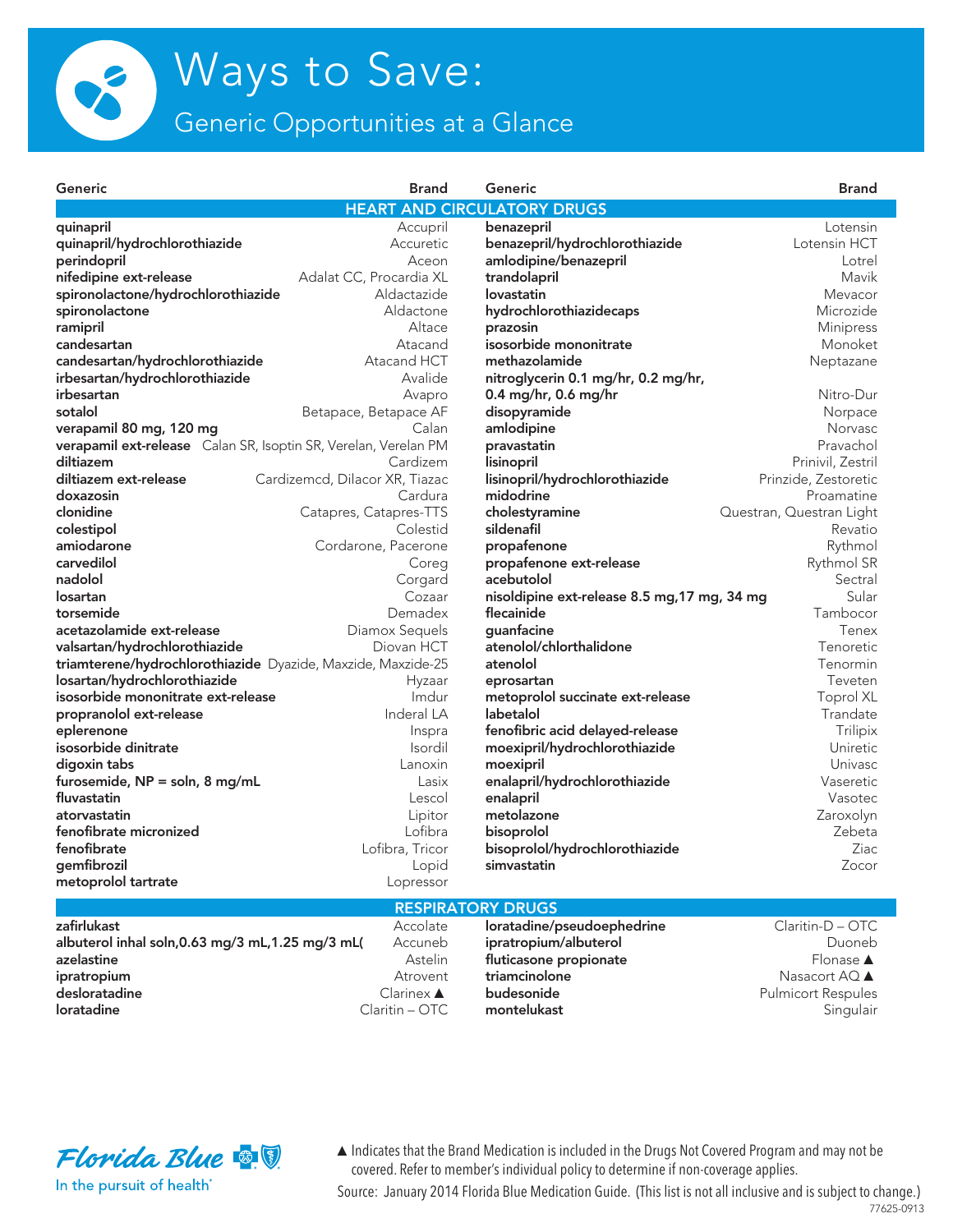

Generic Opportunities at a Glance

| Generic                                                                                                                                                                                                                                                                                                                                                                     | <b>Brand</b>                                                                                                                                                                                                                         | Generic                                                                                                                                                                                                                                                                                                                                                                                                                                                                                 | <b>Brand</b>                                                                                                                                                                                                                                                 |
|-----------------------------------------------------------------------------------------------------------------------------------------------------------------------------------------------------------------------------------------------------------------------------------------------------------------------------------------------------------------------------|--------------------------------------------------------------------------------------------------------------------------------------------------------------------------------------------------------------------------------------|-----------------------------------------------------------------------------------------------------------------------------------------------------------------------------------------------------------------------------------------------------------------------------------------------------------------------------------------------------------------------------------------------------------------------------------------------------------------------------------------|--------------------------------------------------------------------------------------------------------------------------------------------------------------------------------------------------------------------------------------------------------------|
|                                                                                                                                                                                                                                                                                                                                                                             |                                                                                                                                                                                                                                      | <b>GASTROINTESTINAL DRUGS</b>                                                                                                                                                                                                                                                                                                                                                                                                                                                           |                                                                                                                                                                                                                                                              |
| rabeprazole delayed-release<br>meclizine<br>ursodiol<br>hyoscyamine<br>sulfasalazine<br>sulfasalazine (delayed-release)<br>dicyclomine caps, tabs<br>sucralfate<br>balsalazide<br>PEG - electrolytes for soln<br>misoprostol<br>calcium acetate<br>hyoscyamine ext-release                                                                                                  | Aciphex ▲<br>Antivert<br>Actigall, Urso 250, Ursoforte<br>Anaspaz, Levsin, Levsin/SL<br>Azulfidine<br>Azulfidine (EN-Tabs)<br>Bentyl<br>Carafate<br>Colazal<br>Colyte, Golytely, Nulytely<br>Cytotec<br>Eliphos, Phoslo<br>Levbid    | diphenoxylate/atropinetabs<br>methscopolamine<br>famotidine<br>lansoprazole delayed-release<br>omeprazole delayed-release<br>pantoprazole delayed-release<br>metoclopramide<br>glycopyrrolate<br>trimethobenzamide<br>ranitidine<br>omeprazole/sodiumbicarbonate<br>ondansetron                                                                                                                                                                                                         | Lomotil<br>Pamine ▲, Pamine Forte ▲<br>Pepcid $\triangle$<br>Prevacid ▲<br>Prilosec<br>Protonix <b>▲</b><br>Reglan<br>Robinul<br>Tigan<br>Zantac $\triangle$<br>Zegerid ▲<br>Zofran, Zofran ODT                                                              |
|                                                                                                                                                                                                                                                                                                                                                                             |                                                                                                                                                                                                                                      | <b>GENITOURINARY DRUGS</b>                                                                                                                                                                                                                                                                                                                                                                                                                                                              |                                                                                                                                                                                                                                                              |
| clindamycin<br>tolterodine<br>oxybutynin ext-release<br>tamsulosin<br>nitrofurantoin<br>nitrofurantoin monohydrate/macrocrystalline<br>Nitrofurantoin macrocrystalline<br>metronidazole                                                                                                                                                                                     | Cleocin<br>Detrol<br>Ditropan XL<br>Flomax<br>Furadantin<br>Macrobid<br>Macrodantin<br>Metrogel-Vaginal                                                                                                                              | potassium citrate/citric acid powder<br>finasteride<br>trospium<br>trospium ext-release<br>sodium citrate/citric acid<br>terconazole<br>alfuzosin ext-release                                                                                                                                                                                                                                                                                                                           | Polycitra-K<br>Proscar<br>Sanctura<br>Sanctura XR<br>Shohl's<br>Terazol<br>Uroxatral                                                                                                                                                                         |
|                                                                                                                                                                                                                                                                                                                                                                             |                                                                                                                                                                                                                                      | <b>CENTRAL NERVOUS SYSTEM DRUGS</b>                                                                                                                                                                                                                                                                                                                                                                                                                                                     |                                                                                                                                                                                                                                                              |
| fentanyl<br>amphetamine/dextroamphetamine<br>amphetamine/dextroamphetamine ext-release<br>zolpidem<br>zolpidem ext-release<br>naratriptan<br>clomipramine<br>naproxen sodium<br>disulfiram<br>leflunomide<br>donepezil<br>lorazepam<br>caffeine citrate<br>diclofenac potassium<br>citalopram<br>sulindac<br>clozapine<br>methylphenidate ext-release OSM                   | Actiq<br>Adderall<br>Adderall XR<br>Ambien $\triangle$<br>Ambien CR ▲<br>Amerge<br>Anafranil<br>Anaprox<br>Antabuse<br>Arava<br>Aricept, Aricept ODT<br>Ativan ▲<br>Cafcit<br>Cataflam<br>Celexa<br>Clinoril<br>Clozaril<br>Concerta | butalbital/aspirin/caffeine caps<br>butalbital/aspirin/caffeine/codeine<br>dexmethylphenidate<br>ziprasidone<br>hydrocodone/acetaminophen<br>hydrocodone/ibuprofen Ibudone A, Reprexain A, Vicoprofen A<br>sumatriptan inj, tabs<br>morphine sulfate ext-release<br>clonidine ext-release<br>escitalopram<br>lorazepam conc<br>loxapine<br>fluvoxamine ext-release<br>Amerge<br>methylphenidate ext-release caps Metadate CD/ER, Ritalin LA<br>meloxicam tabs<br>naproxen<br>phenelzine | Fiorinal A<br>Fiorinal w/codeine<br>Focalin<br>Geodon ▲<br>Hycet, Norco ▲, Vicodin ▲<br><i>Imitrex</i><br>Kadian, MS Contin<br>Kapvay<br>Lexapro<br>Lorazepam Intensol<br>Loxitane<br>Luvox CR<br>Maxalt, Maxalt-MLT<br>Mobic <b>▲</b><br>Naprosyn<br>Nardil |
| oxaprozin<br>methamphetamine<br>dextroamphetamine ext-release<br>hydromorphone soln, tabs<br>methadone tabs<br>fentanyl<br>naproxen delayed-release<br>venlafaxine ext-release caps<br><b>butalbital/acetaminophen/caffeine</b> Esgic <b>A</b> , Esgic Plus, Fioricet <b>A</b><br>rivastigmine<br>piroxicam<br>butalbital/acetaminophen/caffeine/codeine Fioricet w/Codeine | Daypro<br>Desoxyn<br>Dexedrine Spansule<br>Dilaudid<br>Dolophine<br>Duragesic<br>EC-Naprosyn<br>Effexor XR<br>Exelon<br>Feldene                                                                                                      | desipramine<br>nortriptyline caps<br>tranylcypromine<br>paroxetine hcl ext-release<br>paroxetine hcl<br>oxycodone/acetaminophen<br>oxycodone/aspirin<br>modafinil<br>fluoxetine<br>galantamine<br>galantamine ext-release<br>mirtazapine                                                                                                                                                                                                                                                | Norpramin<br>Pamelor<br>Parnate<br>Paxil CR<br>Paxil<br>Percocet<br>Percodan<br>Provigil<br>Prozac<br>Razadyne<br>Razadyne ER<br>Remeron, Remeron Soltab                                                                                                     |



In the pursuit of health<sup>®</sup>

▲Indicates that the Brand Medication is included in the Drugs Not Covered Program and may not be covered. Refer to member's individual policy to determine if non-coverage applies.

77625-0913 Source: January 2014 Florida Blue Medication Guide. (This list is not all inclusive and is subject to change.)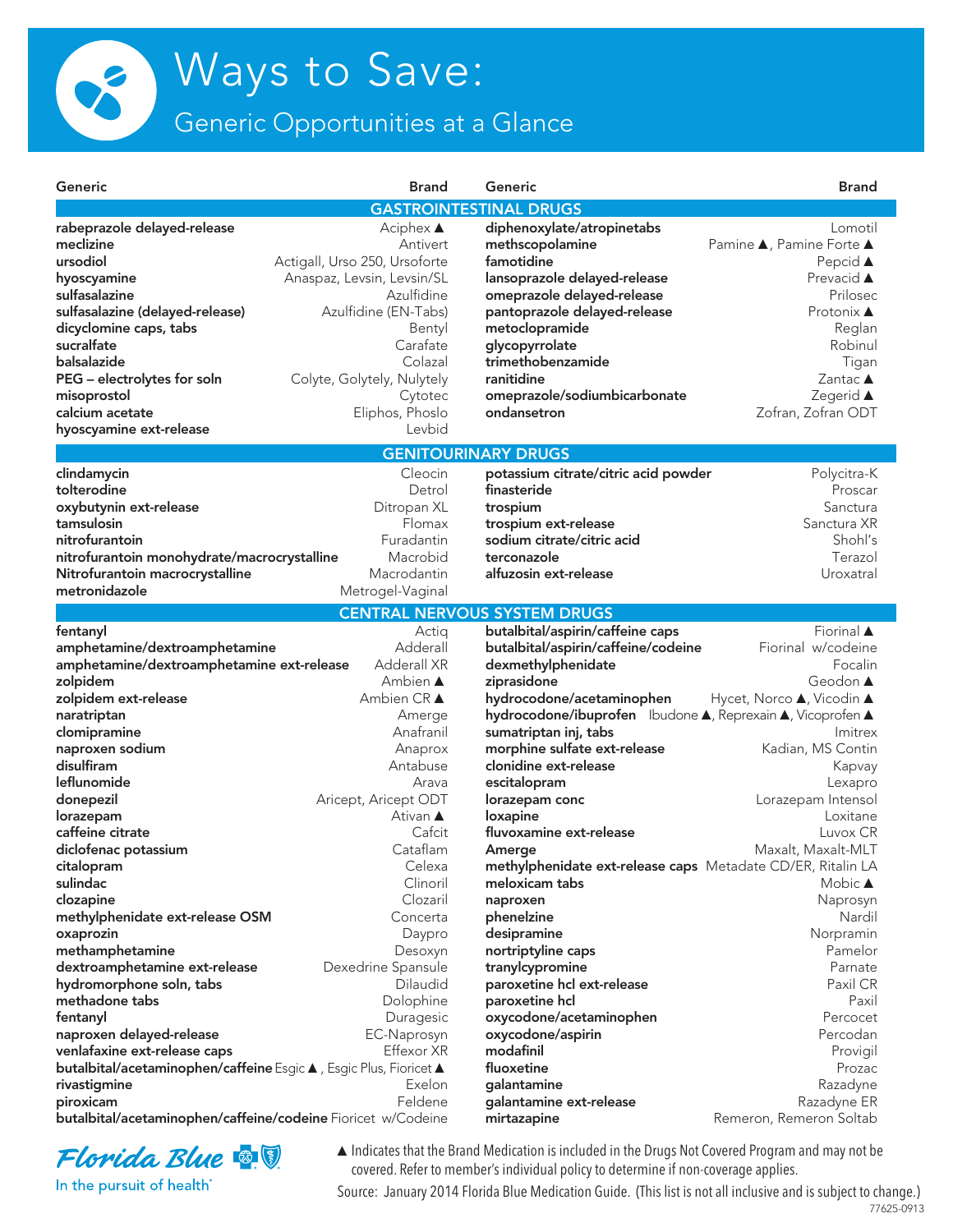

Generic Opportunities at a Glance

| Generic                                 | <b>Brand</b>                 | Generic                                     | <b>Brand</b>                 |
|-----------------------------------------|------------------------------|---------------------------------------------|------------------------------|
|                                         |                              | <b>CENTRAL NERVOUS SYSTEM DRUGS CONT'D.</b> |                              |
| temazepam                               | <b>Restoril ▲</b>            | tramadol ext-release                        | <b>Ultram ER ▲</b>           |
| naltrexone                              | Revia                        | diazepam tabs                               | Valium ▲                     |
| risperidone                             | Risperdal, Risperdal M-Tab   | hydroxyzine pamoate 25 mg,50 mg             | Vistaril                     |
| methylphenidate tabs                    | Ritalin                      | diclofenac sodium ext-release               | Voltaren-XR                  |
| methylphenidate ext-release tabs, 20 mg | <b>Ritalin SR</b>            | bupropion                                   | Wellbutrin                   |
| oxycodone                               | Roxicodone                   | bupropion ext-release                       | Wellbutrin SR, Wellbutrin XL |
| quetiapine                              | Seroquel                     | alprazolam                                  | $Xanax \triangle$            |
| zaleplon                                | Sonata                       | alprazolam ext-release                      | Xanax XR ▲                   |
| buprenorphine                           | Subutex                      | sertraline                                  | Zoloft                       |
| olanzapine/fluoxetine                   | Symbyax                      | zolmitriptan                                | Zomig, Zomig ZMT             |
| imipramine hcl                          | Tofranil                     | bupropion ext-release                       | Zyban                        |
| acetaminophen/codeine                   | Tylenol w/Codeine            | allopurinol                                 | Zyloprim                     |
| tramadol/acetaminophen                  | Ultracet ▲                   | olanzapine                                  | Zyprexa, Zyprexa, Zydis      |
| tramadol                                | Ultram $\triangle$           |                                             |                              |
|                                         |                              | <b>NEUROMUSCULAR DRUGS</b>                  |                              |
| carbamazepine ext-release               | Carbatrol, Tegretol-XR       | gabapentin                                  | Neurontin                    |
| entacapone                              | Comtan                       | chlorzoxazone                               | Parafon Forte                |
| dantrolene                              | Dantrium                     | carbidopa/levodopa                          | Parcopa, Sinemet             |
| valproic acid                           | Depakene                     | bromocriptine                               | Parlodel                     |
| divalproex delayed-release              | Depakote Sprinkles, Depakote | neostigmine inj                             | Prostigmin                   |
| divalproex ext-release                  | Depakote ER                  | ropinirole                                  | Requip                       |
| phenytoin                               | Dilantin                     | methocarbamol                               | Robaxin                      |
| phenytoin sodium ext-release            | Dilantin, Phenytek           | riluzole                                    | Rilutek                      |
| selegiline caps                         | Eldepryl                     | carbidopa/levodopa ext-release              | Sinemet CR                   |
| cyclobenzaprine                         | Fexmid ▲, Flexeril           | metaxalone                                  | Skelaxin                     |
| tiagabine                               | Gabitril                     | carbamazepine                               | Tegretol                     |
| levetiracetam                           | Keppra                       | topiramate                                  | Topamax Sprinkle, Topamax    |
| clonazepam                              | Klonopin ▲                   | oxcarbazepine                               | Trileptal                    |
| lamotrigine                             | Lamictal                     | tizanidine                                  | Zanaflex                     |
| pyridostigmine                          | Mestinon                     | ethosuximide                                | Zarontin                     |
| pramipexole                             | Mirapex                      | zonisamide                                  | Zonegran                     |
| primidone                               | Mysoline                     |                                             |                              |
|                                         |                              |                                             |                              |
|                                         | Drisdol                      | <b>SUPPLEMENTS</b>                          |                              |
| ergocalciferol                          | K-Phos Neutral               | sodium fluoride chew tabs; soln             | Luride                       |
| potassium phosphate/sodium phosphates   |                              |                                             |                              |
|                                         |                              | <b>BLOOD MODIFYING DRUGS</b>                |                              |
| anagrelide                              | Agrylin                      | dipyridamole                                | Persantine                   |
| fondaparinux inj                        | Arixtra                      | clopidogrel                                 | Plavix                       |
| warfarin                                | Coumadin                     | cilostazol                                  | Pletal                       |
| enoxaparin inj                          | Lovenox                      | pentoxifylline ext-release                  | Trental                      |
|                                         |                              |                                             |                              |



In the pursuit of health<sup>®</sup>

▲Indicates that the Brand Medication is included in the Drugs Not Covered Program and may not be covered. Refer to member's individual policy to determine if non-coverage applies.

77625-0913 Source: January 2014 Florida Blue Medication Guide. (This list is not all inclusive and is subject to change.)